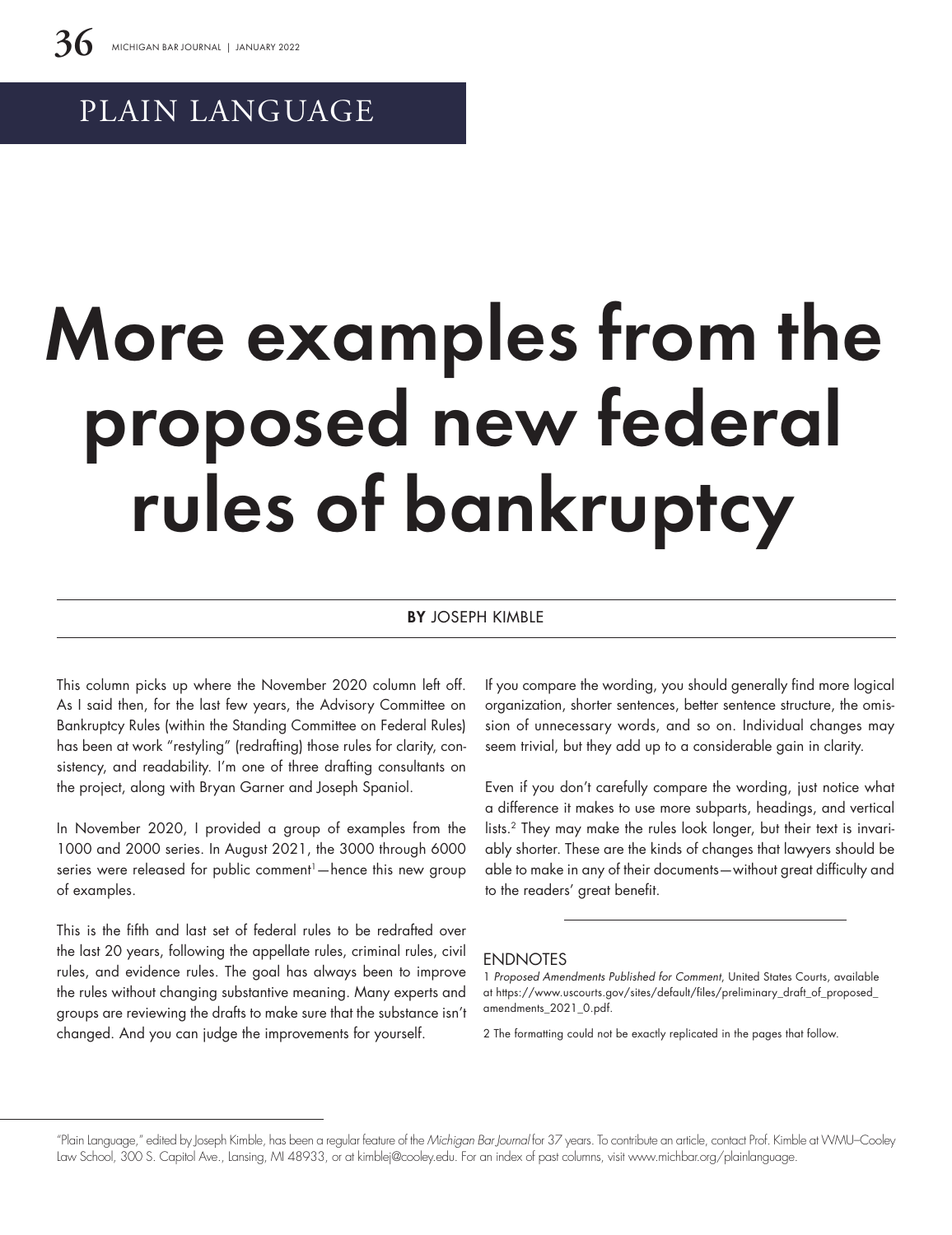| <b>Rule 3002.1. Notice Relating to Claims</b><br>Secured by Security Interest in the Debtor's<br><b>Principal Residence</b>                                                                                                                                                                                                                                                                                                                                                                                                                                                                                                                                                                         | <b>Rule 3002.1. Notice Relating to Claims Secured</b><br>by a Security Interest in the Debtor's Principal<br>Residence in a Chapter 13 Case                                                                                                                                                                                                                                                                                                                                                                                                                                                                                                                                                                                                                                        |
|-----------------------------------------------------------------------------------------------------------------------------------------------------------------------------------------------------------------------------------------------------------------------------------------------------------------------------------------------------------------------------------------------------------------------------------------------------------------------------------------------------------------------------------------------------------------------------------------------------------------------------------------------------------------------------------------------------|------------------------------------------------------------------------------------------------------------------------------------------------------------------------------------------------------------------------------------------------------------------------------------------------------------------------------------------------------------------------------------------------------------------------------------------------------------------------------------------------------------------------------------------------------------------------------------------------------------------------------------------------------------------------------------------------------------------------------------------------------------------------------------|
| (a)-(e) [omitted]                                                                                                                                                                                                                                                                                                                                                                                                                                                                                                                                                                                                                                                                                   | (a)-(e) [omitted]                                                                                                                                                                                                                                                                                                                                                                                                                                                                                                                                                                                                                                                                                                                                                                  |
| (f) NOTICE OF FINAL CURE PAYMENT. Within 30 days after the<br>debtor completes all payments under the plan, the trustee shall file<br>and serve on the holder of the claim, the debtor, and debtor's<br>counsel a notice stating that the debtor has paid in full the amount<br>required to cure any default on the claim. The notice shall also in-<br>form the holder of its obligation to file and serve a response under<br>subdivision (g). If the debtor contends that final cure payment has<br>been made and all plan payments have been completed, and the<br>trustee does not timely file and serve the notice required by this<br>subdivision, the debtor may file and serve the notice. | (f) Notice of the Final Cure Payment.<br>(1) Contents of a Notice. Within 30 days after the debtor<br>completes all payments under a Chapter 13 plan, the trustee<br>must file a notice:<br>(A) stating that the debtor has paid in full the amount<br>required to cure any default on the claim; and<br>(B) informing the claim holder of its obligation to file<br>and serve a response under (g).<br>(2) Serving the Notice. The notice must be served on:<br>• the claim holder;<br>• the debtor; and<br>• the debtor's attorney.<br>(3) The Debtor's Right to File. The debtor may file and serve the<br>notice if:<br>(A) the trustee fails to do so; and<br>(B) the debtor contends that the final cure payment has<br>been made and all plan payments have been completed. |

| Rule 3005. Filing of Claim, Acceptance, or<br>Rejection by Guarantor, Surety, Indorser, or<br><b>Other Codebtor</b>                                                                                                                                                                                                                                                                                                                                                                                                                                                                                            | Rule 3005. Filing a Proof of Claim or Accept-<br>ing or Rejecting a Plan by a Surety, Endorser,<br>Guarantor, or Other Codebtor                                                                                                                                                                                                                                                                                                                                                                                                                                |
|----------------------------------------------------------------------------------------------------------------------------------------------------------------------------------------------------------------------------------------------------------------------------------------------------------------------------------------------------------------------------------------------------------------------------------------------------------------------------------------------------------------------------------------------------------------------------------------------------------------|----------------------------------------------------------------------------------------------------------------------------------------------------------------------------------------------------------------------------------------------------------------------------------------------------------------------------------------------------------------------------------------------------------------------------------------------------------------------------------------------------------------------------------------------------------------|
| (a) [omitted]                                                                                                                                                                                                                                                                                                                                                                                                                                                                                                                                                                                                  | (a) [omitted]                                                                                                                                                                                                                                                                                                                                                                                                                                                                                                                                                  |
| (b) FILING OF ACCEPTANCE OR REJECTION; SUBSTITUTION OF<br>CREDITOR. An entity which has filed a claim pursuant to the first<br>sentence of subdivision (a) of this rule may file an acceptance or<br>rejection of a plan in the name of the creditor, if known, or if un-<br>known, in the entity's own name but if the creditor files a proof of<br>claim within the time permitted by Rule 3003(c) or files a notice<br>prior to confirmation of a plan of the creditor's intention to act in<br>the creditor's own behalf, the creditor shall be substituted for the<br>obligor with respect to that claim. | (b) Accepting or Rejecting a Plan in a Creditor's Name. An entity<br>that has filed a proof of claim on behalf of a creditor under (a)<br>may accept or reject a plan in the creditor's name. If the credi-<br>tor's name is unknown, the entity may do so in its own name.<br>But the creditor must be substituted for the entity on that claim if<br>the creditor:<br>(1) files a proof of claim within the time permitted by Rule<br>$3003(c)$ ; or<br>(2) files notice, before the plan is confirmed, of an intent to act<br>in the creditor's own behalf. |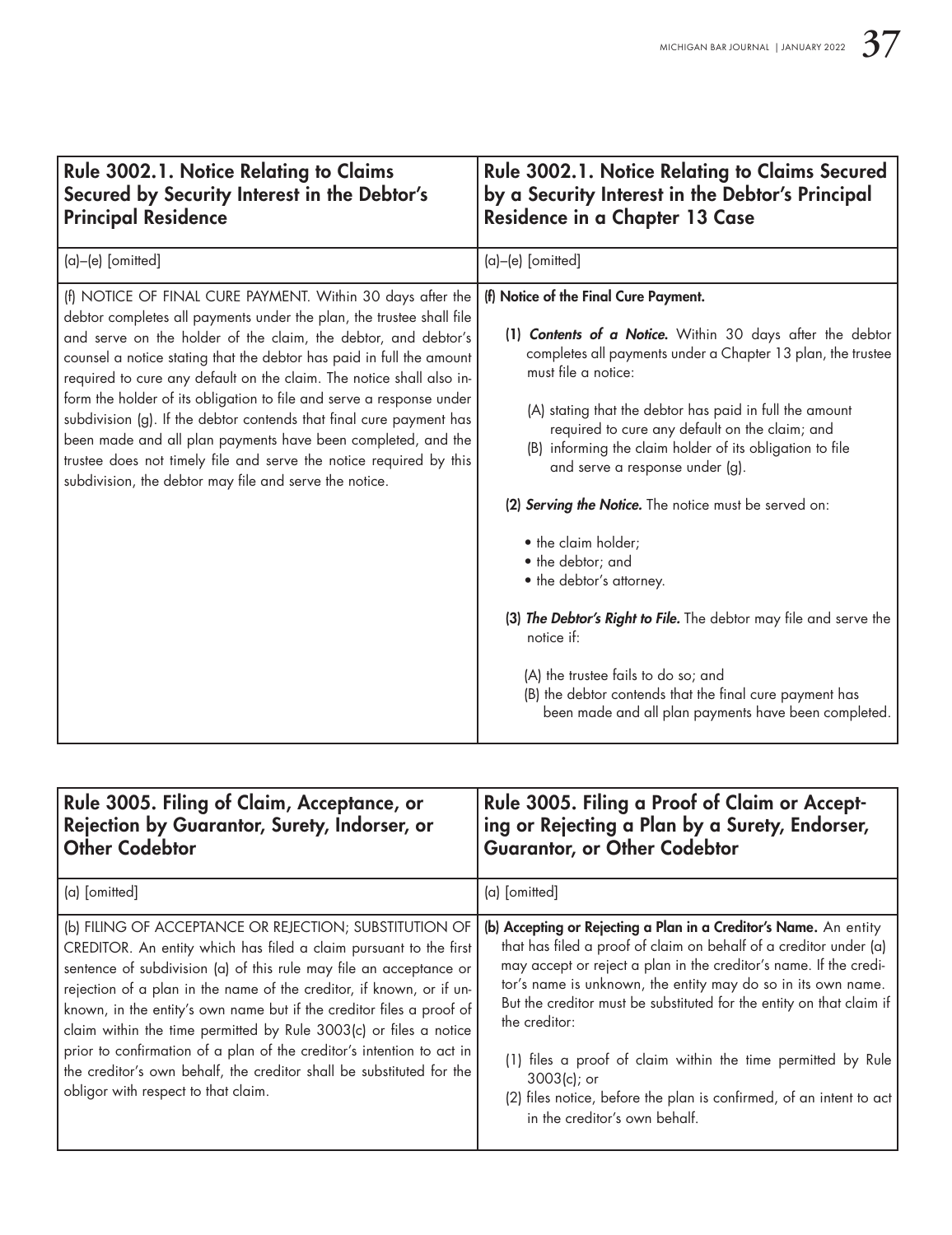| Rule 3015. Filing, Objection to Confirmation,<br><b>Effect of Confirmation, and Modification of a</b><br>Plan in a Chapter 12 or a Chapter 13 Case                                                                                                                                                                                                                                                                                                                                                                                                                                                                                                                                                                                                                                                                                                                                                                                                                                                                                                                                                 | Rule 3015. Chapter 12 or 13-Time to File a<br>Plan; Nonstandard Provisions; Objection to<br><b>Confirmation; Effect of Confirmation; Modifying</b><br>a Plan                                                                                                                                                                                                                                                                                                                                                                                                                                                                                                                                                                                                                                                                                                                                                                                          |
|----------------------------------------------------------------------------------------------------------------------------------------------------------------------------------------------------------------------------------------------------------------------------------------------------------------------------------------------------------------------------------------------------------------------------------------------------------------------------------------------------------------------------------------------------------------------------------------------------------------------------------------------------------------------------------------------------------------------------------------------------------------------------------------------------------------------------------------------------------------------------------------------------------------------------------------------------------------------------------------------------------------------------------------------------------------------------------------------------|-------------------------------------------------------------------------------------------------------------------------------------------------------------------------------------------------------------------------------------------------------------------------------------------------------------------------------------------------------------------------------------------------------------------------------------------------------------------------------------------------------------------------------------------------------------------------------------------------------------------------------------------------------------------------------------------------------------------------------------------------------------------------------------------------------------------------------------------------------------------------------------------------------------------------------------------------------|
| $(a) - (g)$ [omitted]                                                                                                                                                                                                                                                                                                                                                                                                                                                                                                                                                                                                                                                                                                                                                                                                                                                                                                                                                                                                                                                                              | $(a) - (g)$ [omitted]                                                                                                                                                                                                                                                                                                                                                                                                                                                                                                                                                                                                                                                                                                                                                                                                                                                                                                                                 |
| (h) MODIFICATION OF PLAN AFTER CONFIRMATION. A request<br>to modify a plan under § 1229 or § 1329 of the Code shall iden-<br>tify the proponent and shall be filed together with the proposed<br>modification. The clerk, or some other person as the court may di-<br>rect, shall give the debtor, the trustee, and all creditors not less than<br>21 days' notice by mail of the time fixed for filing objections and,<br>if an objection is filed, the hearing to consider the proposed modi-<br>fication, unless the court orders otherwise with respect to creditors<br>who are not affected by the proposed modification. A copy of the<br>notice shall be transmitted to the United States trustee. A copy of<br>the proposed modification, or a summary thereof, shall be included<br>with the notice. Any objection to the proposed modification shall<br>be filed and served on the debtor, the trustee, and any other entity<br>designated by the court, and shall be transmitted to the United<br>States trustee. An objection to a proposed modification is governed<br>by Rule 9014. | (h) Modifying a Plan After It Is Confirmed.<br>(1) Request to Modify a Plan After It Is Confirmed. A request to<br>modify a confirmed plan under § 1229 or § 1329 must<br>identify the proponent and include the proposed modifi-<br>cation. Unless the court orders otherwise for creditors not<br>affected by the modification, the clerk or the court's designee<br>must:<br>(A) give the debtor, trustee, and creditors at least 21 days'<br>notice, by mail, of the time to file objections and the date<br>of any hearing;<br>(B) send a copy of the notice to the United States trustee; and<br>(C) include a copy or summary of the modification.<br>(2) Objecting to a Modification. Rule 9014 governs an objection<br>to a proposed modification. An objection must be filed and<br>served on:<br>• the debtor;<br>• the trustee; and<br>• any other entity the court designates.<br>A copy must also be sent to the United States trustee. |

| <b>Rule 4004. Grant or Denial of Discharge</b>                                                                                                                                                                                                                                                                                                                                                                                                                                                                                                                                                                                                                                                                                                                                             | Rule 4004. Granting or Denying a Discharge                                                                                                                                                                                                                                                                                                                                                                                                                                                                                                                                                                                                                                       |
|--------------------------------------------------------------------------------------------------------------------------------------------------------------------------------------------------------------------------------------------------------------------------------------------------------------------------------------------------------------------------------------------------------------------------------------------------------------------------------------------------------------------------------------------------------------------------------------------------------------------------------------------------------------------------------------------------------------------------------------------------------------------------------------------|----------------------------------------------------------------------------------------------------------------------------------------------------------------------------------------------------------------------------------------------------------------------------------------------------------------------------------------------------------------------------------------------------------------------------------------------------------------------------------------------------------------------------------------------------------------------------------------------------------------------------------------------------------------------------------|
| (a) [omitted]                                                                                                                                                                                                                                                                                                                                                                                                                                                                                                                                                                                                                                                                                                                                                                              | (a) [omitted]                                                                                                                                                                                                                                                                                                                                                                                                                                                                                                                                                                                                                                                                    |
| (b) EXTENSION OF TIME.<br>(1) On motion of any party in interest, after notice and hearing,<br>the court may for cause extend the time to object to discharge.<br>Except as provided in subdivision (b)(2), the motion shall be filed<br>before the time has expired.<br>(2) A motion to extend the time to object to discharge may be<br>filed after the time for objection has expired and before discharge<br>is granted if (A) the objection is based on facts that, if learned<br>after the discharge, would provide a basis for revocation under<br>§ 727(d) of the Code, and (B) the movant did not have knowledge<br>of those facts in time to permit an objection. The motion shall be<br>filed promptly after the movant discovers the facts on which the<br>objection is based. | (b) Extending the Time to File an Objection.<br>(1) Motion Before the Time Expires. On a party in interest's<br>motion and after notice and a hearing, the court may, for<br>cause, extend the time to object to a discharge. The motion<br>must be filed before the time has expired.<br>(2) Motion After the Time Has Expired. After the time to object<br>has expired and before a discharge is granted, a party in<br>interest may file a motion to extend the time to object if:<br>(A) the objection is based on facts that, if learned after the<br>discharge is granted, would provide a basis for revocation<br>under § 727(d), and the movant did not know those facts |
|                                                                                                                                                                                                                                                                                                                                                                                                                                                                                                                                                                                                                                                                                                                                                                                            | in time to object; and<br>(B) the movant files the motion promptly after learning those<br>facts.                                                                                                                                                                                                                                                                                                                                                                                                                                                                                                                                                                                |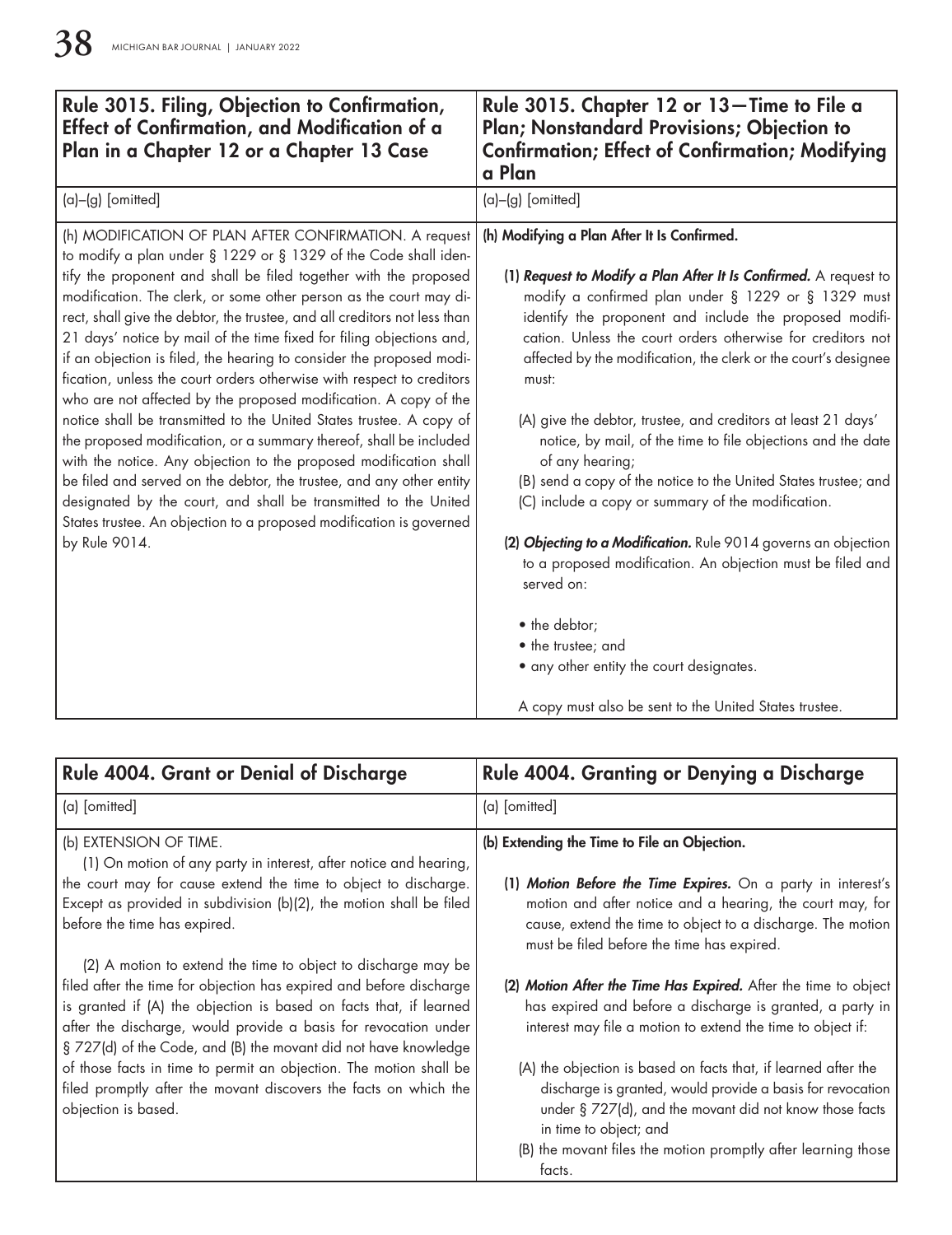| Rule 5003. Records Kept By the Clerk                                                                                                                                                                                                                                                                                                                                                                                                                                                                                                                                                                                                                                                                                                                                                                                                                                                                                                                                                                                                                                                                                                                                                                                                                                                                     | Rule 5003. Records to Be Kept by the Clerk                                                                                                                                                                                                                                                                                                                                                                                                                                                                                                                                                                                                                                                                                                                                                                                                                       |
|----------------------------------------------------------------------------------------------------------------------------------------------------------------------------------------------------------------------------------------------------------------------------------------------------------------------------------------------------------------------------------------------------------------------------------------------------------------------------------------------------------------------------------------------------------------------------------------------------------------------------------------------------------------------------------------------------------------------------------------------------------------------------------------------------------------------------------------------------------------------------------------------------------------------------------------------------------------------------------------------------------------------------------------------------------------------------------------------------------------------------------------------------------------------------------------------------------------------------------------------------------------------------------------------------------|------------------------------------------------------------------------------------------------------------------------------------------------------------------------------------------------------------------------------------------------------------------------------------------------------------------------------------------------------------------------------------------------------------------------------------------------------------------------------------------------------------------------------------------------------------------------------------------------------------------------------------------------------------------------------------------------------------------------------------------------------------------------------------------------------------------------------------------------------------------|
| (a)-(d) [omitted]                                                                                                                                                                                                                                                                                                                                                                                                                                                                                                                                                                                                                                                                                                                                                                                                                                                                                                                                                                                                                                                                                                                                                                                                                                                                                        | (a)-(d) [omitted]                                                                                                                                                                                                                                                                                                                                                                                                                                                                                                                                                                                                                                                                                                                                                                                                                                                |
| (e) REGISTER OF MAILING ADDRESSES OF FEDERAL AND STATE<br>GOVERNMENTAL UNITS AND CERTAIN TAXING AUTHORITIES.<br>The United States or the state or territory in which the court is locat-                                                                                                                                                                                                                                                                                                                                                                                                                                                                                                                                                                                                                                                                                                                                                                                                                                                                                                                                                                                                                                                                                                                 | (e) Register of Mailing Addresses of Federal and State Govern-<br>mental Units and Certain Taxing Authorities.                                                                                                                                                                                                                                                                                                                                                                                                                                                                                                                                                                                                                                                                                                                                                   |
| ed may file a statement designating its mailing address. The Unit-<br>ed States, state, territory, or local governmental unit responsible<br>for collecting taxes within the district in which the case is pending<br>may also file a statement designating an address for service of<br>requests under § 505(b) of the Code, and the designation shall<br>describe where further information concerning additional require-<br>ments for filing such requests may be found. The clerk shall keep,<br>in the form and manner as the Director of the Administrative Office<br>of the United States Courts may prescribe, a register that includes<br>the mailing addresses designated under the first sentence of this<br>subdivision, and a separate register of the addresses designated<br>for the service of requests under § 505(b) of the Code. The clerk is<br>not required to include in any single register more than one mail-<br>ing address for each department, agency, or instrumentality of the<br>United States or the state or territory. If more than one address for<br>a department, agency, or instrumentality is included in the register,<br>the clerk shall also include information that would enable a user<br>of the register to determine the circumstances when each address | (1) In General. The United States-or a state or a territory where<br>the court is located - may file a statement designating its<br>mailing address. A taxing authority (including a local taxing<br>authority) may also file a statement designating an address<br>for serving requests under § 505(b). The designation must<br>describe where to find further information about additional<br>requirements for serving a request.<br>(2) Register of Mailing Address.<br>(A) In General. In the form and manner prescribed by the<br>Director of the Administrative Office of the United States<br>Courts, the clerk must keep a register of the mailing<br>addresses of the governmental units listed in the first sen-<br>tence of (1) and a separate register containing the ad-<br>dresses of taxing authorities for serving requests under<br>$§$ 505(b). |
| is applicable, and mailing notice to only one applicable address<br>is sufficient to provide effective notice. The clerk shall update the<br>register annually, effective January 2 of each year. The mailing<br>address in the register is conclusively presumed to be a proper ad-<br>dress for the governmental unit, but the failure to use that mailing<br>address does not invalidate any notice that is otherwise effective<br>under applicable law.                                                                                                                                                                                                                                                                                                                                                                                                                                                                                                                                                                                                                                                                                                                                                                                                                                              | (B) Number of Entries. The clerk need not include in any<br>register more than one mailing address for each depart-<br>ment, agency, or instrumentality of the United States or<br>the state or territory. But if more than one mailing address<br>is included, the clerk must also include information that<br>would enable a user to determine when each address<br>applies. Mailing to only one applicable address provides<br>effective notice.<br>(C) Keeping the Register Current. The clerk must update the                                                                                                                                                                                                                                                                                                                                               |
|                                                                                                                                                                                                                                                                                                                                                                                                                                                                                                                                                                                                                                                                                                                                                                                                                                                                                                                                                                                                                                                                                                                                                                                                                                                                                                          | register annually, as of January 2 of each year.                                                                                                                                                                                                                                                                                                                                                                                                                                                                                                                                                                                                                                                                                                                                                                                                                 |

(D) *Mailing Address Presumed to Be Proper.* A mailing ad dress in the register is conclusively presumed to be proper. But a failure to use that address does not invalidate notice that is otherwise effective under applicable law.